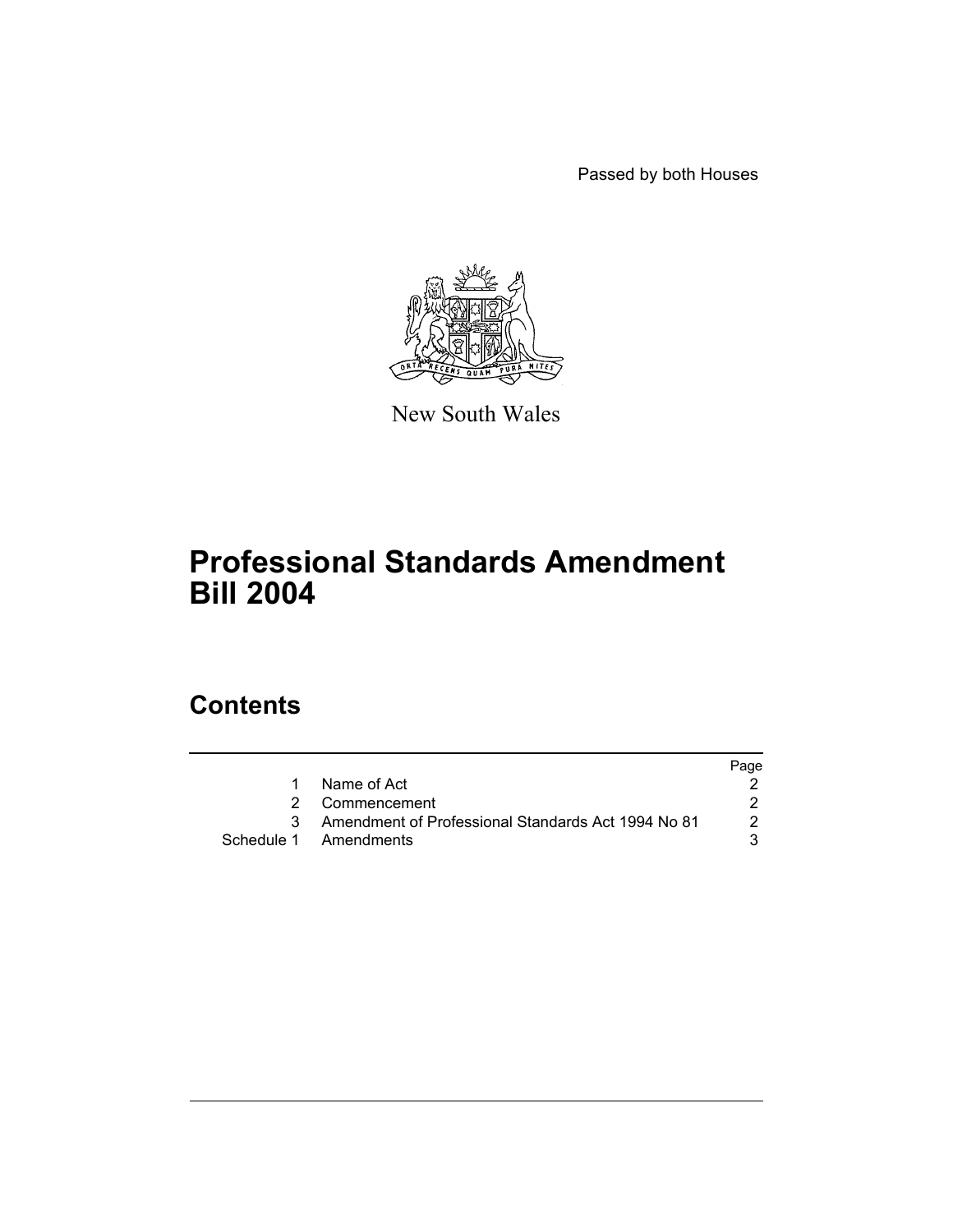*I certify that this PUBLIC BILL, which originated in the LEGISLATIVE ASSEMBLY, has finally passed the LEGISLATIVE COUNCIL and the LEGISLATIVE ASSEMBLY of NEW SOUTH WALES.*

> *Clerk of the Legislative Assembly. Legislative Assembly, Sydney, , 2004*



New South Wales

## **Professional Standards Amendment Bill 2004**

Act No , 2004

An Act to amend the *Professional Standards Act 1994* to make further provision for the operation of schemes under that Act for limiting the occupational liability of members of occupational associations; and for other purposes.

*I have examined this Bill, and find it to correspond in all respects with the Bill as finally passed by both Houses.*

*Chairman of Committees of the Legislative Assembly.*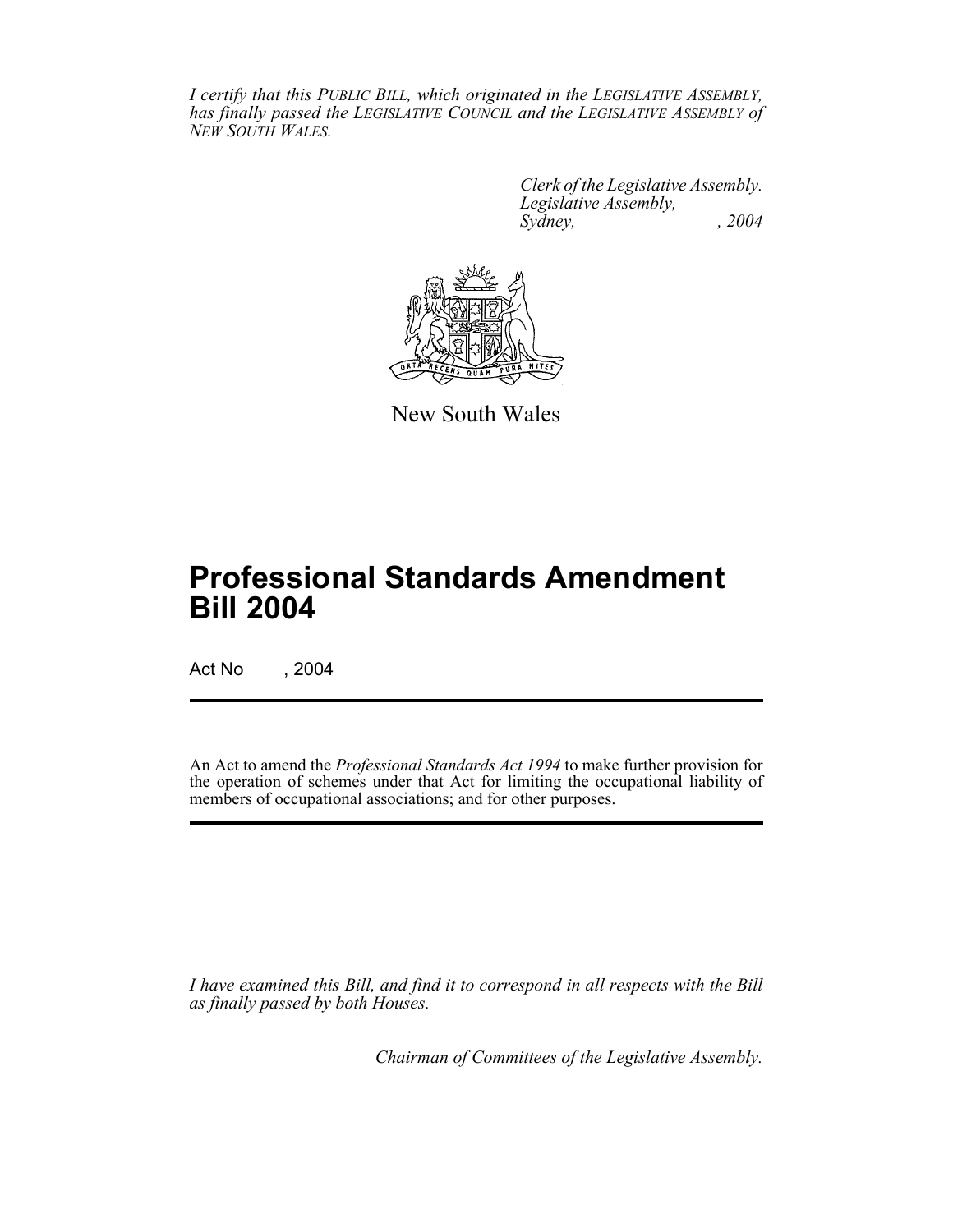### **The Legislature of New South Wales enacts:**

### **1 Name of Act**

This Act is the *Professional Standards Amendment Act 2004*.

#### **2 Commencement**

This Act commences on a day or days to be appointed by proclamation.

## **3 Amendment of Professional Standards Act 1994 No 81**

The *Professional Standards Act 1994* is amended as set out in Schedule 1.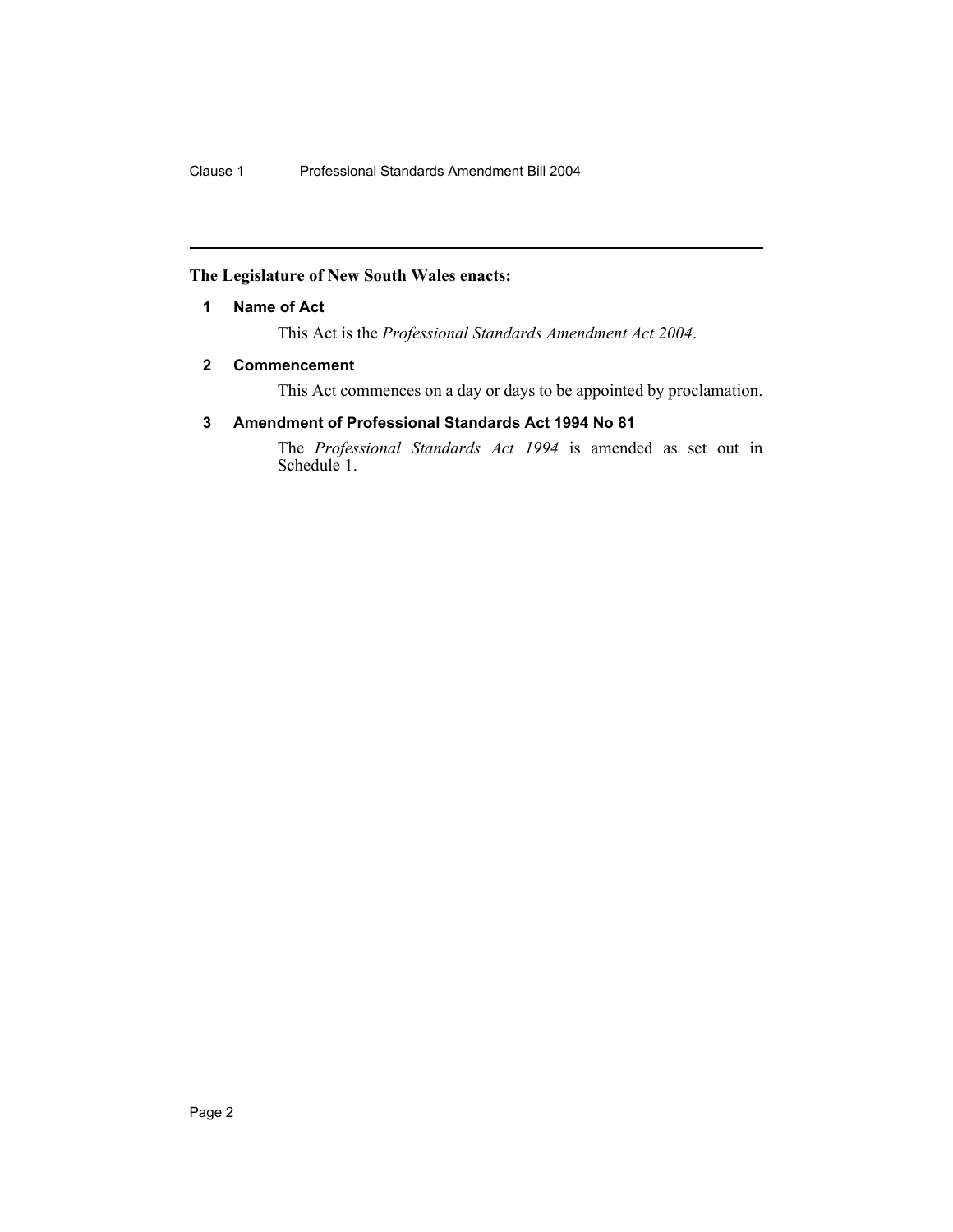Amendments **Schedule 1** and the set of the set of the set of the set of the set of the set of the set of the set of the set of the set of the set of the set of the set of the set of the set of the set of the set of the set

## **Schedule 1 Amendments**

(Section 3)

## **[1] Section 4 Definitions**

Insert "or related occupational groups" after "group" in paragraph (a) of the definition of *occupational association*.

## **[2] Section 4, definition of "occupational association"**

Insert "or those occupational groups" after "group" in paragraph (b) of the definition.

## **[3] Section 4 (2)**

Insert at the end of section 4:

(2) Notes included in this Act do not form part of this Act.

## **[4] Section 5 Occupational liability to which Act does not apply**

Omit section 5 (1) (b).

## **[5] Section 5 (3)**

Insert after section 5 (2):

(3) Subsection (1) (a) does not operate to exclude from the operation of this Act liability for damages arising out of any negligence or other fault of a legal practitioner in acting for a client in a personal injury claim.

## **[6] Section 18**

Omit the section. Insert instead:

## **18 Officers or partners of persons to whom scheme applies**

- (1) If a scheme applies to a body corporate, the scheme also applies to each officer of the body corporate.
- (2) If a scheme applies to a person, the scheme also applies to each partner of the person.
- (3) However, if an officer of a body corporate or a partner of a person is entitled to be a member of the same occupational association as the body corporate or person, but is not a member, the scheme does not apply to that officer or partner.
- (4) In this section: *officer*: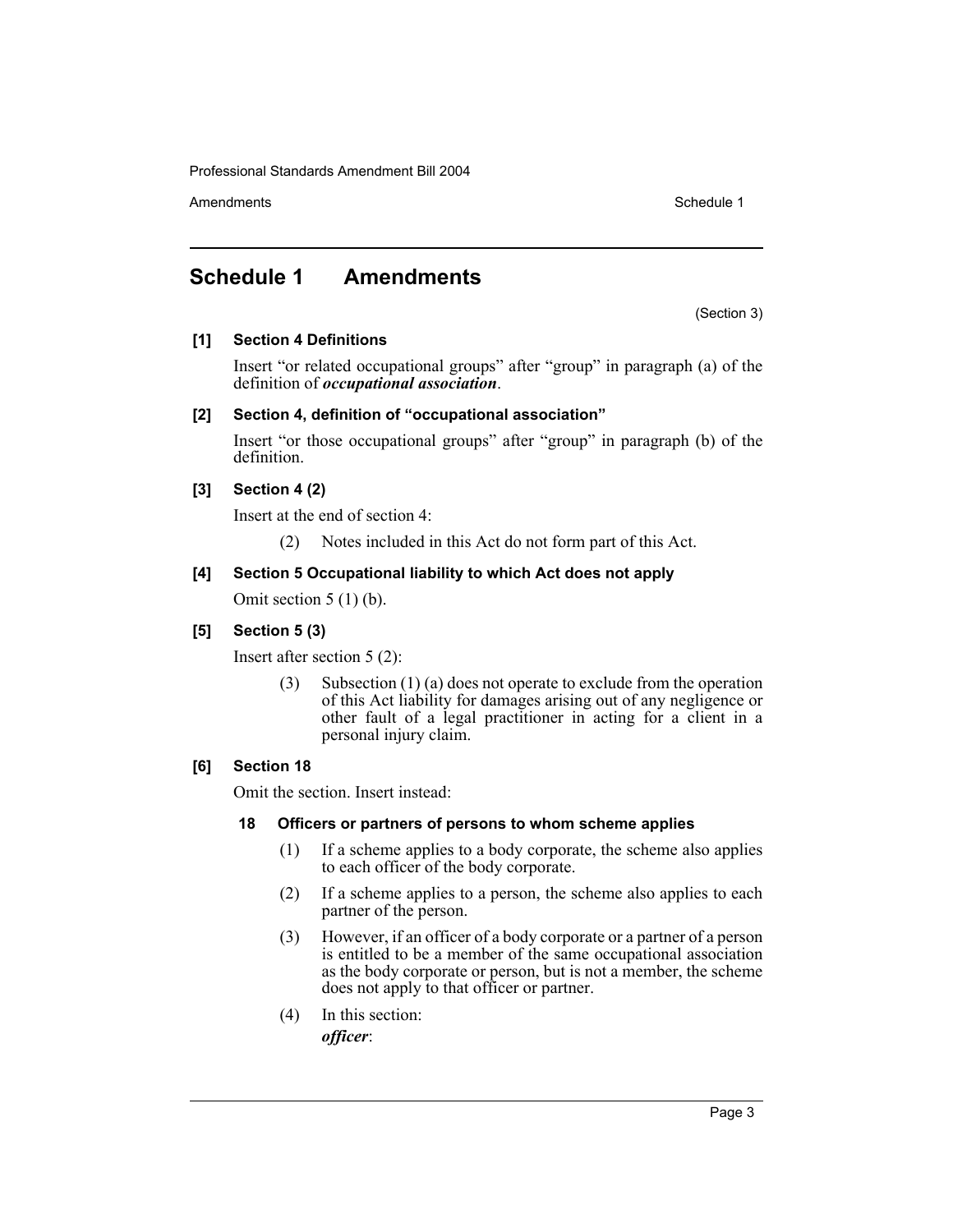#### Schedule 1 Amendments

- (a) in relation to a body corporate that is a corporation within the meaning of the *Corporations Act 2001* of the Commonwealth, has the same meaning as in that Act, and
- (b) in relation to a body corporate that is not a corporation within the meaning of that Act, means any person (by whatever name called) who is concerned in or takes part in the management of the body corporate.

#### **[7] Section 20A**

Insert after section 20:

#### **20A Extension of liability limitation to other persons to whom scheme applies**

(1) A limitation that applies under this Act to the occupational liability of a person as a member of an occupational association in respect of a cause of action (the *principal cause of action*) also applies, in respect of the principal cause of action and any related cause of action, to the liability of any other person to whom the scheme concerned applies as a partner, officer, employee or associate of the member (whether or not the other person's liability is an occupational liability).

**Note.** Sections 18–20 provide for a scheme to apply to a partner, officer, employee or associate of a member of an occupational association to whom the scheme applies.

- (2) A *related cause of action* is a cause of action in respect of civil liability of the other person arising (in tort, contract or otherwise) directly or vicariously from anything done or omitted by that person that caused or contributed to the loss or damage with which the principal cause of action is concerned and that resulted from the same or substantially the same event as that from which the principal cause of action arose.
- (3) A reference in this section to a person who is a partner, officer, employee or associate of a member of an occupational association is a reference to a person who was such a partner, officer, employee or associate at the time of the event that gave rise to the principal cause of action.
- (4) A reference in this section to a limitation on liability that applies to a person as a member of an occupational association includes a reference to a limitation on liability that would apply to the person if a cause of action relating to the liability were brought against the person.
- (5) In this section: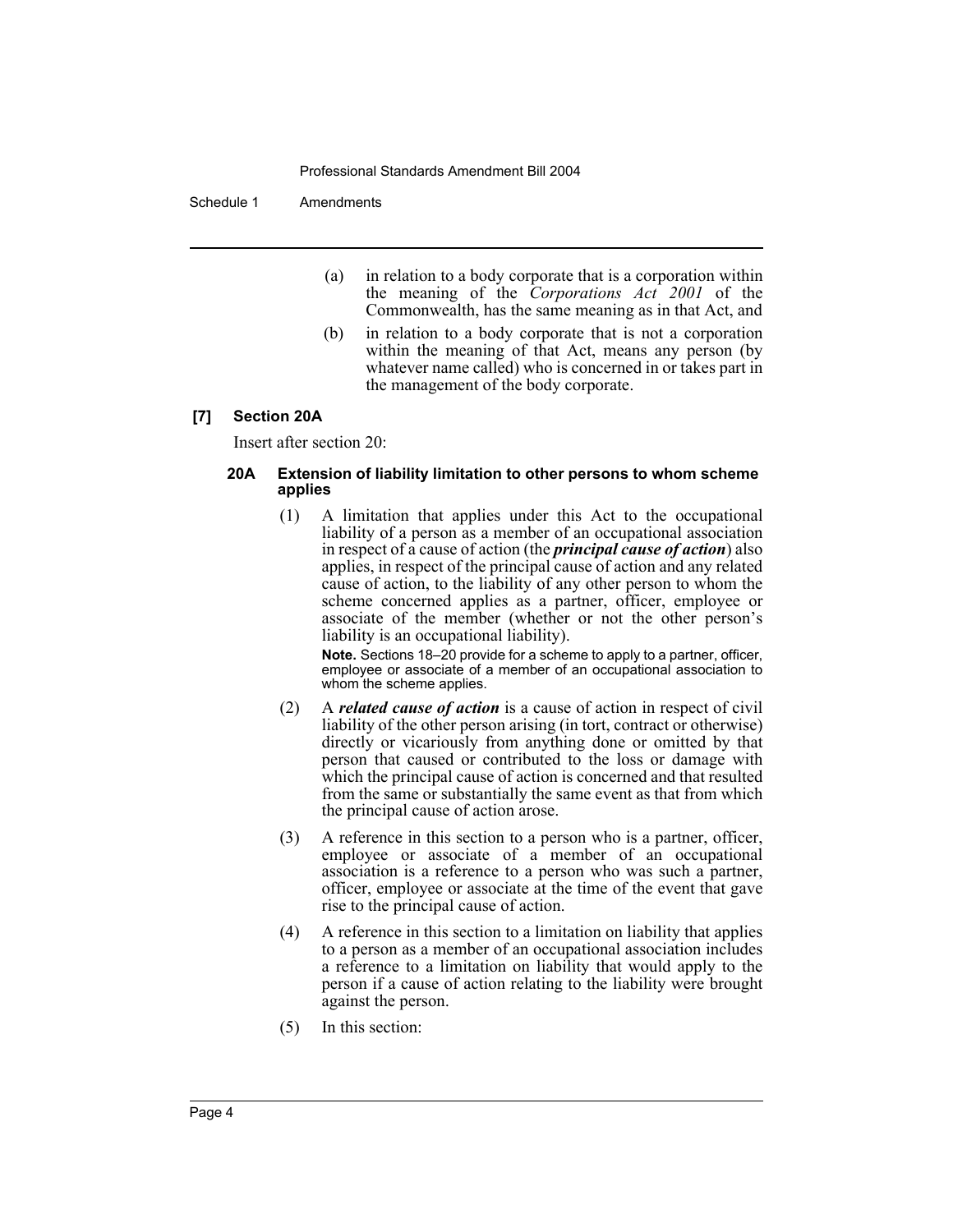#### Amendments **Amendments** Schedule 1

*associate* of a person means someone who is associated with the person pursuant to the regulations under section 29 (4) (b). *officer*:

- (a) in relation to a body corporate that is a corporation within the meaning of the *Corporations Act 2001* of the Commonwealth, has the same meaning as in that Act, and
- (b) in relation to a body corporate that is not a corporation within the meaning of that Act, means any person (by whatever name called) who is concerned in or takes part in the management of the body corporate.

#### **[8] Section 21 Limitation of liability by insurance arrangements**

Omit "cause of action" where firstly occurring. Insert instead "proceeding".

#### **[9] Section 21 (b)**

Omit the paragraph. Insert instead:

(b) under which the amount payable in respect of the occupational liability relating to the cause of action (including any amount payable by way of excess under or in relation to the policy) is not less than the amount of the monetary ceiling specified in the scheme in relation to the class of person and the kind of work to which the cause of action relates at the time at which the act or omission giving rise to the cause of action occurred,

#### **[10] Sections 22 and 23**

Omit the sections. Insert instead:

#### **22 Limitation of liability by reference to amount of business assets**

A scheme may provide that if a person to whom the scheme applies and against whom a proceeding relating to occupational liability is brought is able to satisfy the court:

- (a) that the person has business assets the net current market value of which is not less than the amount of the monetary ceiling specified in the scheme in relation to the class of person and the kind of work to which the cause of action relates at the time at which the act or omission giving rise to the cause of action occurred, or
- (b) that:
	- (i) the person has business assets and the benefit of an insurance policy that insures the person against that occupational liability, and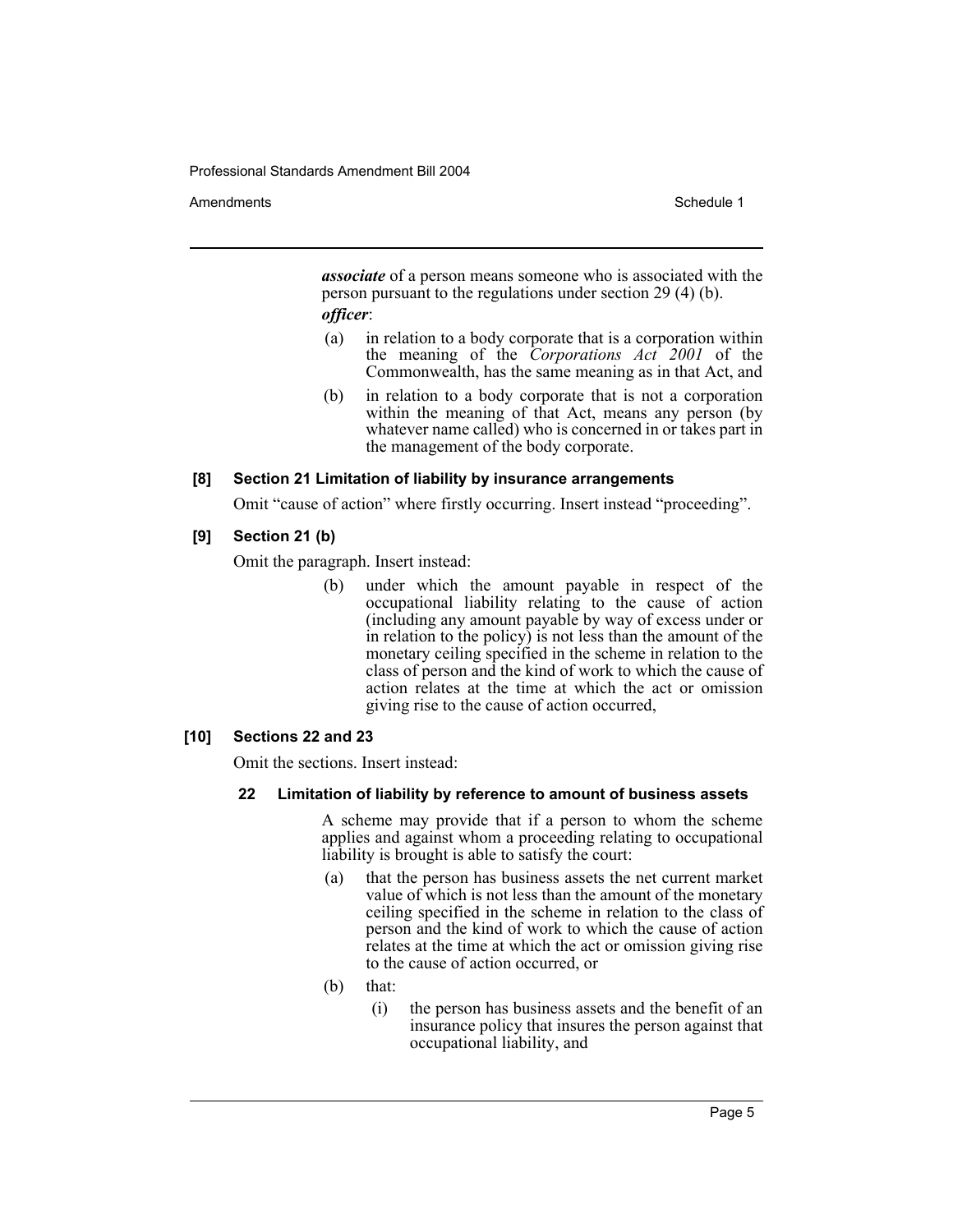#### Schedule 1 Amendments

(ii) the net current market value of the business assets and the amount payable under the insurance policy in respect of the occupational liability relating to the cause of action (including any amount payable by way of excess under or in relation to the policy), if combined, would total an amount that is not less than the amount of the monetary ceiling specified in the scheme in relation to the class of person and the kind of work to which the cause of action relates at the time at which the act or omission giving rise to the cause of action occurred,

the person is not liable in damages in relation to that cause of action above the amount of the monetary ceiling so specified.

#### **23 Limitation of liability by multiple of charges**

- (1) A scheme may provide that if a person to whom the scheme applies and against whom a proceeding relating to occupational liability is brought is able to satisfy the court:
	- (a) that the person has the benefit of an insurance policy:
		- (i) insuring the person against that occupational liability, and
		- (ii) under which the amount payable in respect of the occupational liability relating to the cause of action (including any amount payable by way of excess under or in relation to the policy) is not less than an amount (in this section called the *limitation amount*), being a reasonable charge for the services provided by the person or which the person failed to provide and to which the cause of action relates, multiplied by the multiple specified in the scheme in relation to the class of person and the kind of work to which the cause of action relates at the time at which the act or omission giving rise to the cause of action occurred, or
	- (b) that person has business assets the net current market value of which is not less than the limitation amount, or
	- (c) that:
		- (i) the person has business assets and the benefit of an insurance policy insuring the person against that occupational liability, and
		- (ii) the net current market value of the assets and the amount payable under the insurance policy in respect of the occupational liability relating to the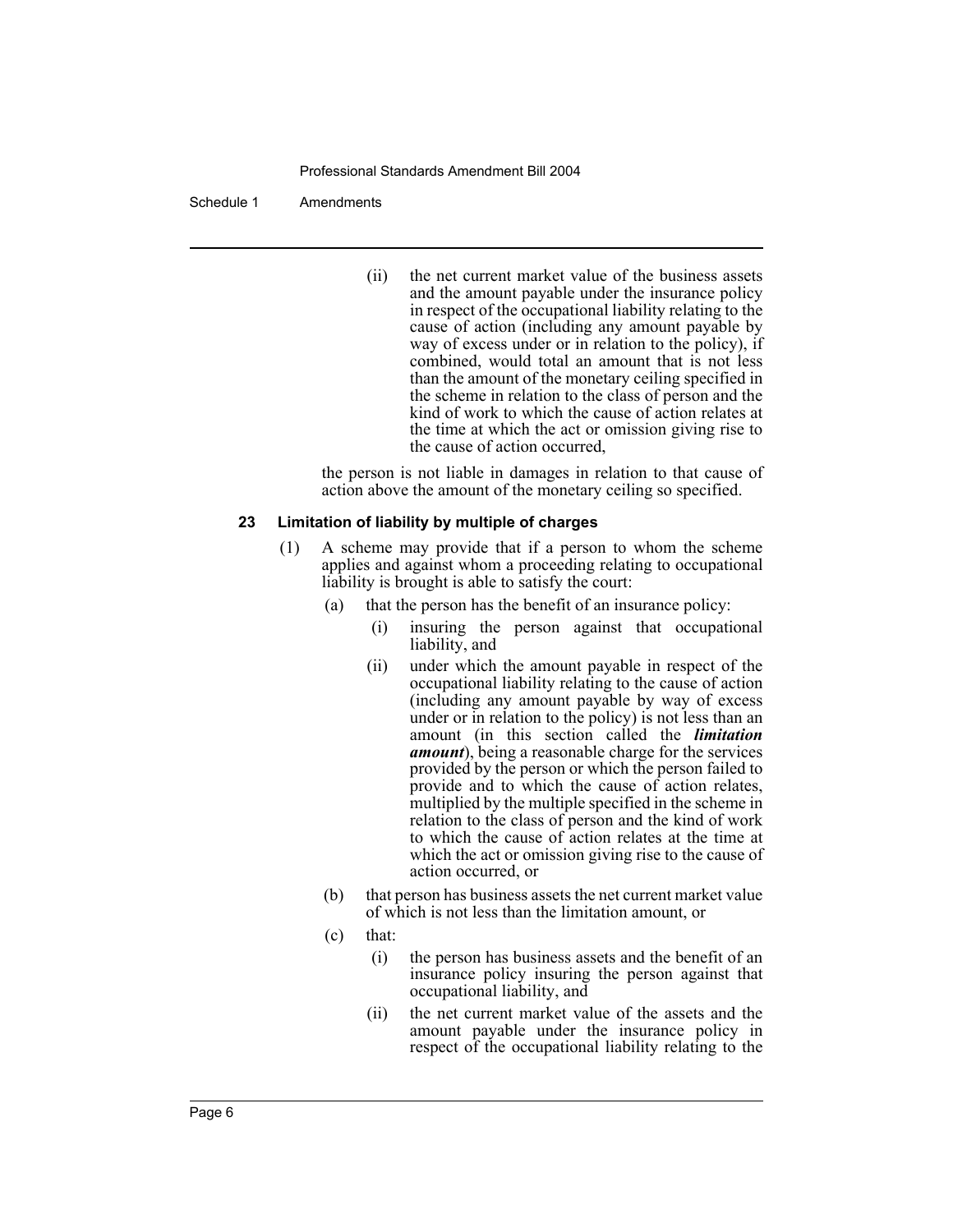Amendments **Schedule 1** and the set of the set of the set of the set of the set of the set of the set of the set of the set of the set of the set of the set of the set of the set of the set of the set of the set of the set

cause of action (including any amount payable by way of excess under or in relation to the policy), if combined, would total an amount that is not less than the limitation amount,

the person is not liable in damages in relation to that cause of action above the limitation amount or, if the scheme specifies a minimum cap determined by the Council for the purposes of the scheme that is higher than the limitation amount, above the amount of the minimum cap so specified.

- (2) In determining the amount of a reasonable charge for the purposes of such a provision, a court is to have regard to any amount actually charged and to:
	- (a) the amount that would ordinarily be charged in accordance with a scale of charges accepted by the occupational association of which the person is a member, or
	- (b) if there is no such scale, the amount that a competent person of the same qualifications and experience as the person would be likely to charge in the same circumstances.
- (3) This section does not limit an amount of damages to which a person is liable if the amount is less than the amount specified for the purpose in the scheme in relation to the class of person and the kind of work concerned.

## **[11] Section 24**

Omit the section. Insert instead:

## **24 Specification of limits of liability and multiples**

- (1) A scheme may:
	- (a) specify the same maximum amount of liability in relation to all cases to which the scheme applies or different maximum amounts of liability for different cases or classes of case or for the same case or class of case for different purposes, and
	- (b) confer a discretionary authority on an occupational association, on application by a person to whom the scheme applies, to specify in relation to the person a higher maximum amount of liability than would otherwise apply under the scheme in relation to the person either in all cases or in any specified case or class of case.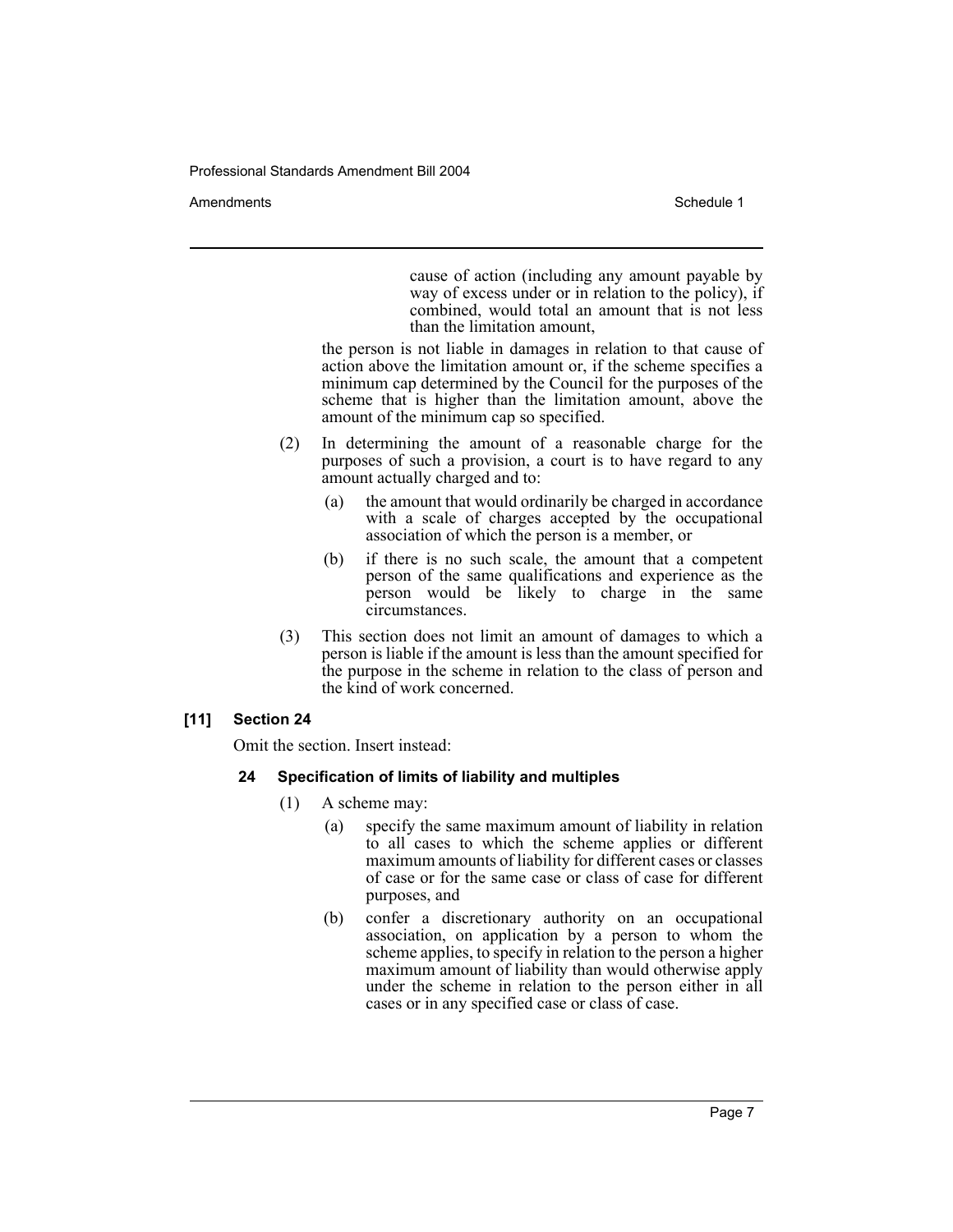Schedule 1 Amendments

- (2) A scheme may specify a multiple, monetary ceiling or minimum cap by way of a formula that is to be applied to calculate the multiple, ceiling or cap.
- **[12] Section 25 Combination of provisions under sections 21, 22 and 23** Omit "occupation". Insert instead "kind of work".

## **[13] Section 25**

Omit "person in". Insert instead "class of person and the kind of work in".

#### **[14] Section 29 Limitation of amount of damages**

Insert after section 29 (4) (a):

(a1) officers of the same body corporate or in the relationship of body corporate and officer of the body corporate (with *officer* having the same meaning as in section 18), or

## **[15] Section 34 Occupational association may compel its members to insure**

Insert "or for different kinds of work or on the basis of any other differing circumstances that it considers relevant" after "members" in section 34 (4).

#### **[16] Section 43 Functions of Council**

Omit ", approved by the Minister," from section 43 (1) (h).

#### **[17] Section 45 Committees of Council**

Omit ", with the approval of the Minister," from section 45 (1).

#### **[18] Section 47 Annual report**

Insert after section 47 (2):

(3) The report is to include details of any forums conducted by the Council under section 43 (1) (h), and of any committees established by the Council under section 45, during the period to which the report relates.

## **[19] Schedule 4 Savings, transitional and other provisions**

Insert at the end of clause 1 (1): *Professional Standards Amendment Act 2004*

#### **[20] Schedule 4, Part 4**

Insert after Part 3: